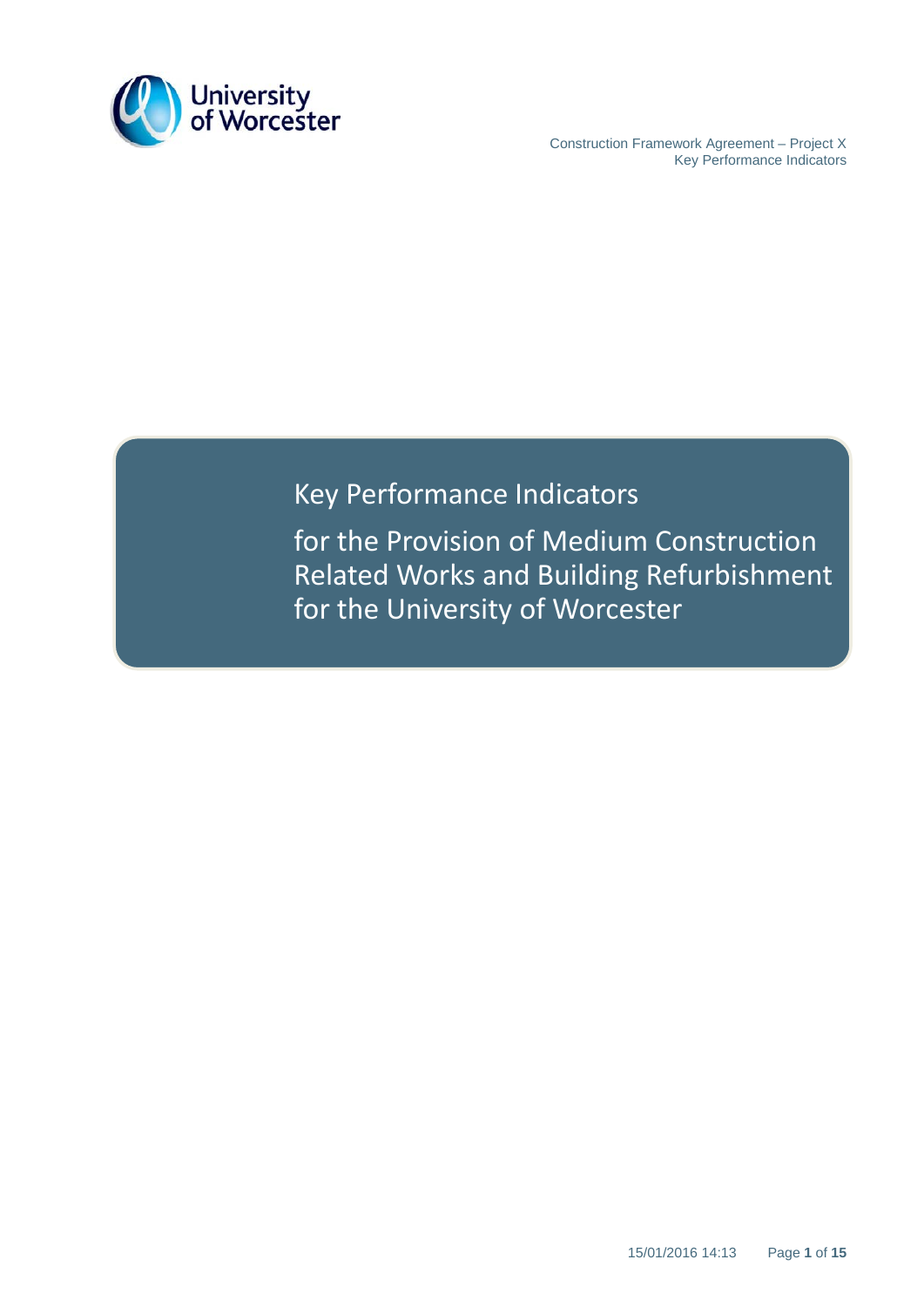

# **Key Performance Indicators for the Contract**

#### **Scored Indicators**

The *Contractor* must achieve the minimum acceptable weighted score for all measures in the scoring table. Failure to achieve this suspends the *Contractor* from the subsequent Framework tender opportunity for this period.

| Ref  | <b>KPI Name</b>                                                               | Performance | Weighting | <b>Minimum</b><br>acceptable<br>performance | Weighted<br>score  | <b>Maximum</b><br>available %<br>score |
|------|-------------------------------------------------------------------------------|-------------|-----------|---------------------------------------------|--------------------|----------------------------------------|
|      |                                                                               | (A)         | (B)       | (C)                                         | $(A/5) \times (B)$ | $(E) = (B)$                            |
| 1.01 | TIME - Taken for construction against<br>contract practical completion date   | 5           | 10%       |                                             |                    |                                        |
| 1.02 | TIME - To rectify defects                                                     | 3           | 10%       |                                             |                    |                                        |
| 2.01 | COST - No. of inflated claims for variations                                  |             | 5%        |                                             |                    |                                        |
| 2.02 | COST - Cost savings and value<br>improvements against contract sum            |             | 5%        |                                             |                    |                                        |
| 3.01 |                                                                               |             | 10%       |                                             |                    |                                        |
| 3.02 | QUALITY - Acting in a spirit of mutual trust<br>and cooperation with Employer |             | 5%        |                                             |                    |                                        |
| 3.03 | QUALITY - With product from Client                                            |             | 5%        |                                             |                    |                                        |
| 4.01 | BUSINESS PERFORMANCE - Time taken to<br>settle final accounts                 |             | 5%        |                                             |                    |                                        |
| 4.02 | BUSINESS PERFORMANCE - Time taken to<br>pay subcontractors                    |             | 10%       |                                             |                    |                                        |
| 5.01 | HEALTH AND SAFETY - Yellow, Red, Black<br>card system                         |             | 10%       |                                             |                    |                                        |
| 6.01 | SUSTAINABILITY - Reduced waste to<br>landfill                                 |             | 10%       |                                             |                    |                                        |
| 7.01 | SOCIAL VALUE - Positive Local Impact                                          |             | 5%        |                                             |                    |                                        |
| 8.01 | <b>ENVIRONMENT - Considerate Contractor</b>                                   |             | 10%       |                                             |                    |                                        |
|      |                                                                               |             | 100%      |                                             | 65.00%             |                                        |

- Performance for each Indicator is measured (A) above.
- Each performance indicator has its own weighting (B).
- The maximum available percentage score (E) is capped at the value shown.
- Overall the Contractor must pass the Gateway Indicators, meet the minimum acceptable weighted score for every scored indicator and achieve a total score of **65** to be eligible for the subsequent Framework tender opportunity.
- **Draft** KPI definitions are in the following pages. These will be finalised with the successful tenderers.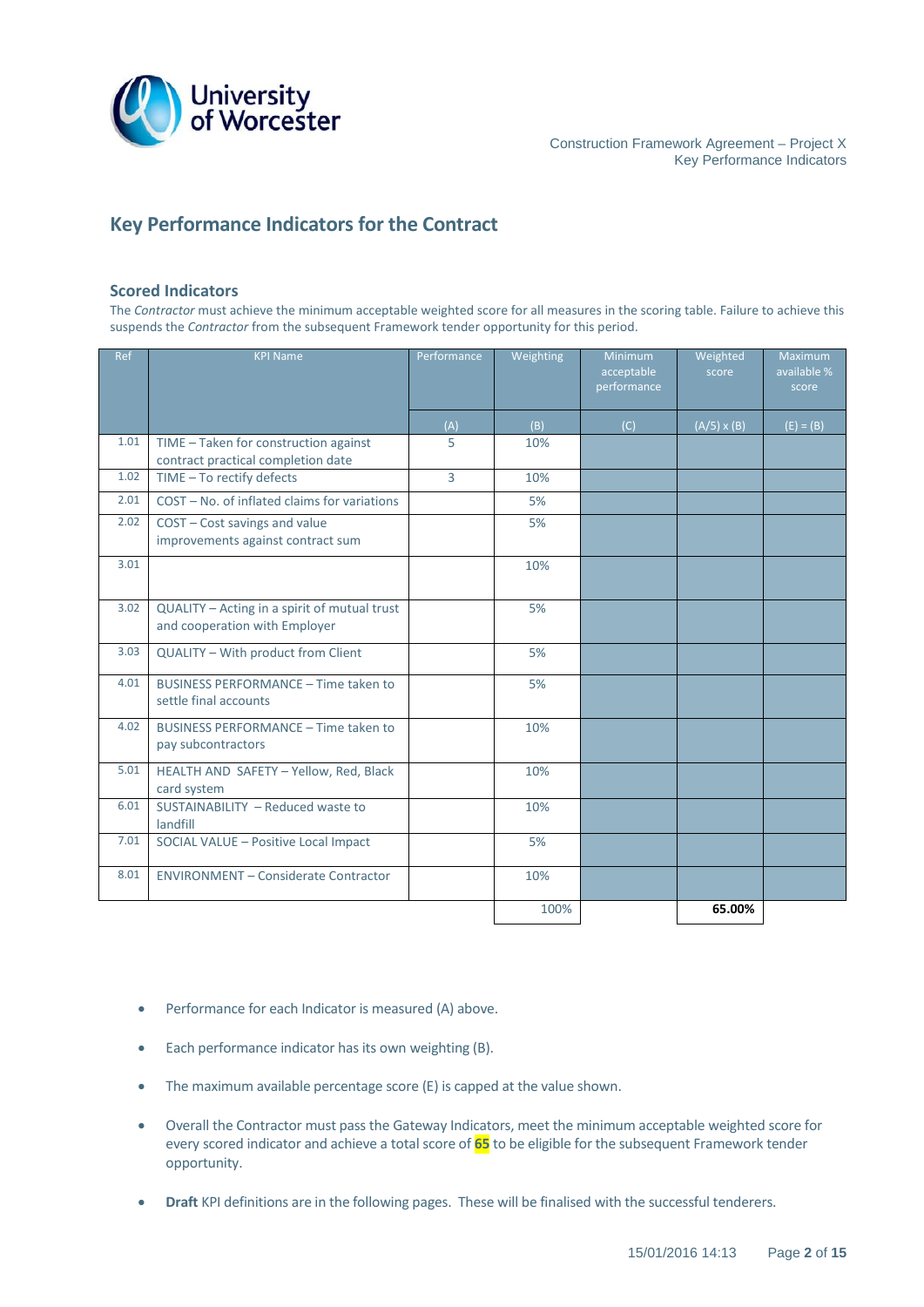

Key Performance Indicators

| <b>KPI Name</b>                | TIME – Taken for construction against Practical<br><b>Completion date</b> |  |  |
|--------------------------------|---------------------------------------------------------------------------|--|--|
| <b>Results Reporter(s)</b> TBC |                                                                           |  |  |

| Purpose                            | Minimise disruption to Employer and Users.<br>Measure the ability of the Contractor to complete the works by<br>the Practical Completion date.      |                    |                                       |                   |                       |
|------------------------------------|-----------------------------------------------------------------------------------------------------------------------------------------------------|--------------------|---------------------------------------|-------------------|-----------------------|
| <b>Definition</b>                  | Practical Completion is achieved when all the necessary                                                                                             |                    | Criteria                              | Score<br>$\Omega$ | <b>Achieved Score</b> |
|                                    | construction work is completed, operation and maintenance<br>manuals are available and corrected any items which would                              |                    | Practical completion date missed      |                   |                       |
|                                    | prevent the employer from using the works.                                                                                                          | <b>Calculation</b> |                                       |                   |                       |
|                                    | Employer inspects all parts of works and agrees to take possession<br>of the works. This date is recorded against the specified<br>completion date. |                    |                                       |                   |                       |
|                                    |                                                                                                                                                     |                    |                                       |                   |                       |
|                                    |                                                                                                                                                     |                    | Practical completion date<br>achieved | 5                 |                       |
| <b>Minimum Pass</b><br><b>Mark</b> |                                                                                                                                                     |                    |                                       |                   |                       |
| Method                             | Date achieved = pass                                                                                                                                |                    |                                       |                   |                       |
|                                    | <b>Information Source Employer Inspection Records</b>                                                                                               |                    |                                       |                   |                       |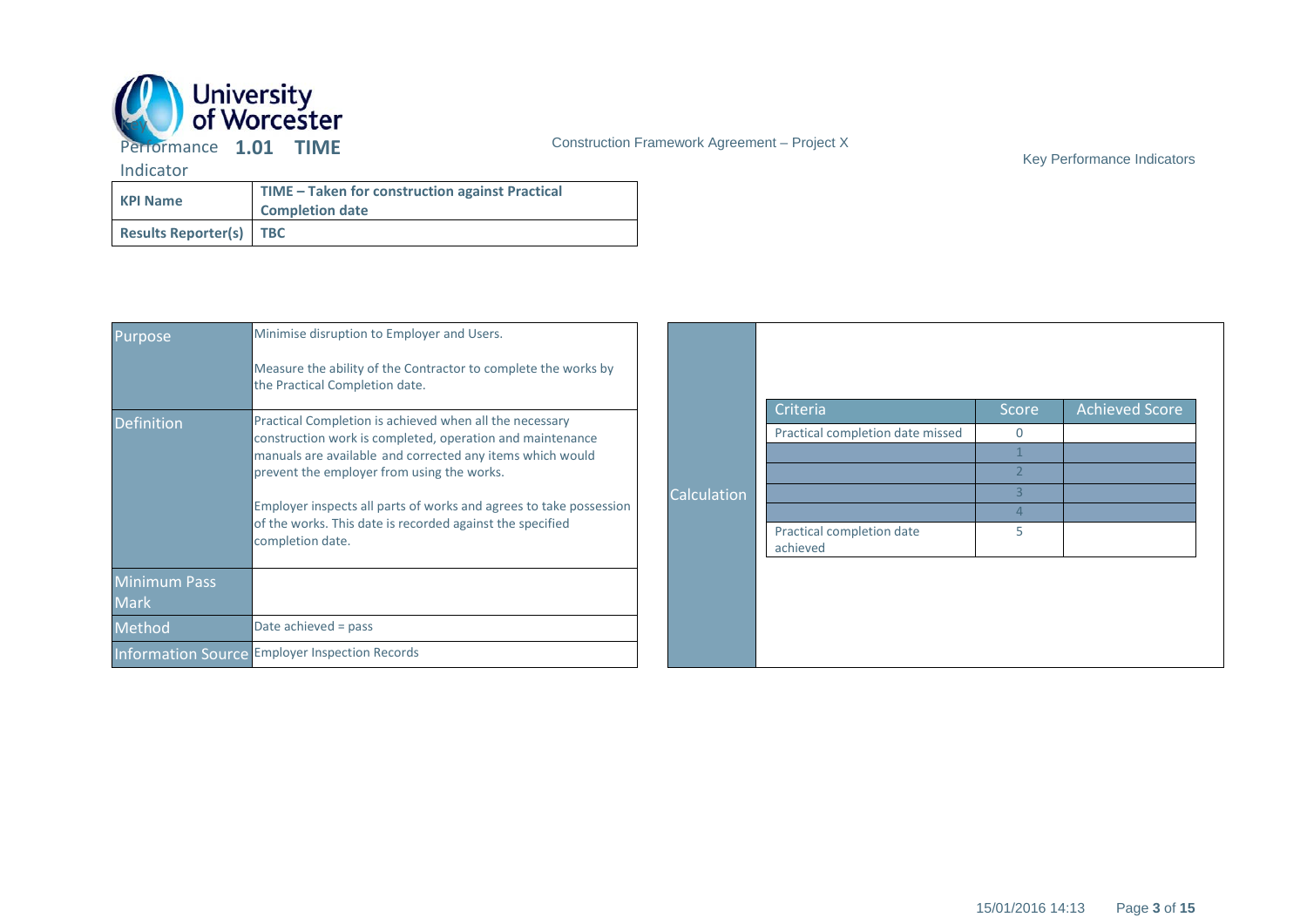

Key Performance Indicators

| <b>KPI Name</b>                            | TIME - To rectify defects within rectification period |
|--------------------------------------------|-------------------------------------------------------|
| <b>Results Reporter(s) Service Manager</b> |                                                       |

| <b>Purpose</b><br>Definition <sup>1</sup> | The Contractors time taken to rectify all defects.<br>The Contractors time taken to rectify all defects in the rectification |             |                |              |                       |
|-------------------------------------------|------------------------------------------------------------------------------------------------------------------------------|-------------|----------------|--------------|-----------------------|
|                                           | period after Practical Completion. Rectification periods as detailed<br>in the Preliminaries.                                |             | Criteria       | <b>Score</b> | <b>Achieved Score</b> |
| <b>Minimum Pass</b><br><b>Mark</b>        |                                                                                                                              | Calculation | 0%<br>1% - 79% | $\Omega$     |                       |
| Method                                    | Employer records time taken to rectify defects once they have<br>been notified to the contractor.                            |             | 80% - 99%      | 3            |                       |
|                                           | Actual time taken to rectify all defects                                                                                     |             | 100%           | 5            |                       |
|                                           | Information Source Project Manager's Report                                                                                  |             |                |              |                       |
| Calculation                               |                                                                                                                              |             |                |              |                       |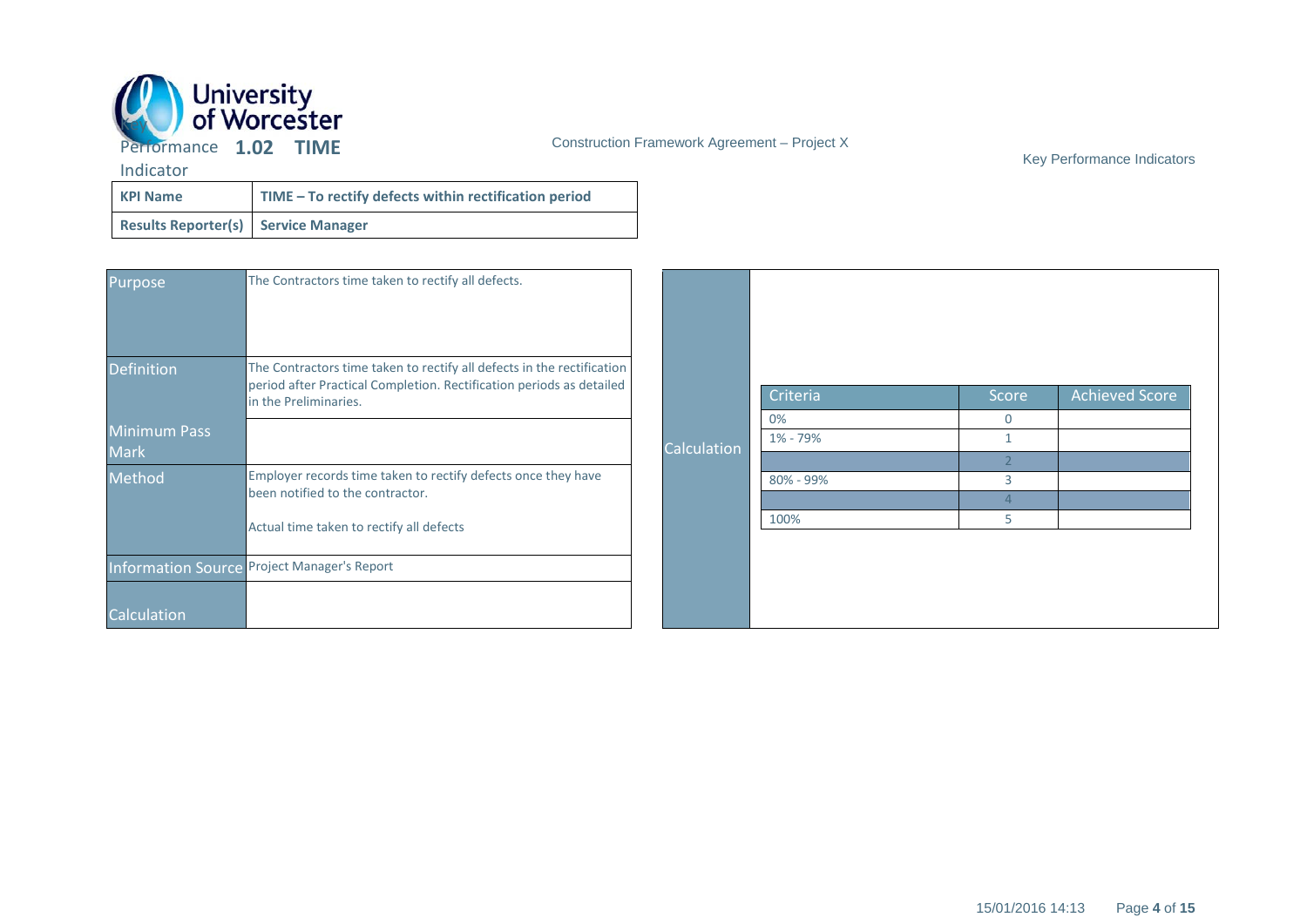

Key Performance Indicators

| <b>KPI Name</b>            | COST - No. of inflated claims for variations |
|----------------------------|----------------------------------------------|
| <b>Results Reporter(s)</b> |                                              |

| Purpose             | Reduce the number of inflated claims submitted by the<br>contractor.                                       |             |                    |          |                       |
|---------------------|------------------------------------------------------------------------------------------------------------|-------------|--------------------|----------|-----------------------|
| <b>Definition</b>   | Order Changes which apply to alterations to the employer's<br>requirements or contractors proposals.       |             |                    |          |                       |
|                     |                                                                                                            |             | Criteria           | Score    | <b>Achieved Score</b> |
|                     | The submitted cost of change should not be artificially<br>inflated above the actual cost of construction. |             | 2+ inflated claims | $\Omega$ |                       |
|                     |                                                                                                            |             | 1 inflated claim   |          |                       |
|                     | An inflated price shall be defined as one which includes items that                                        | Calculation |                    |          |                       |
|                     | are non-existent, exaggerated, or unrelated.                                                               |             |                    |          |                       |
| <b>Minimum Pass</b> |                                                                                                            |             |                    |          |                       |
| <b>Mark</b>         |                                                                                                            |             | <b>Nil</b>         | 5        |                       |
| Method              | Cost of order change is verified by Employer or his<br>nominated representative as inflated.               |             |                    |          |                       |
|                     | <b>Information Source Service Manager's Reports</b>                                                        |             |                    |          |                       |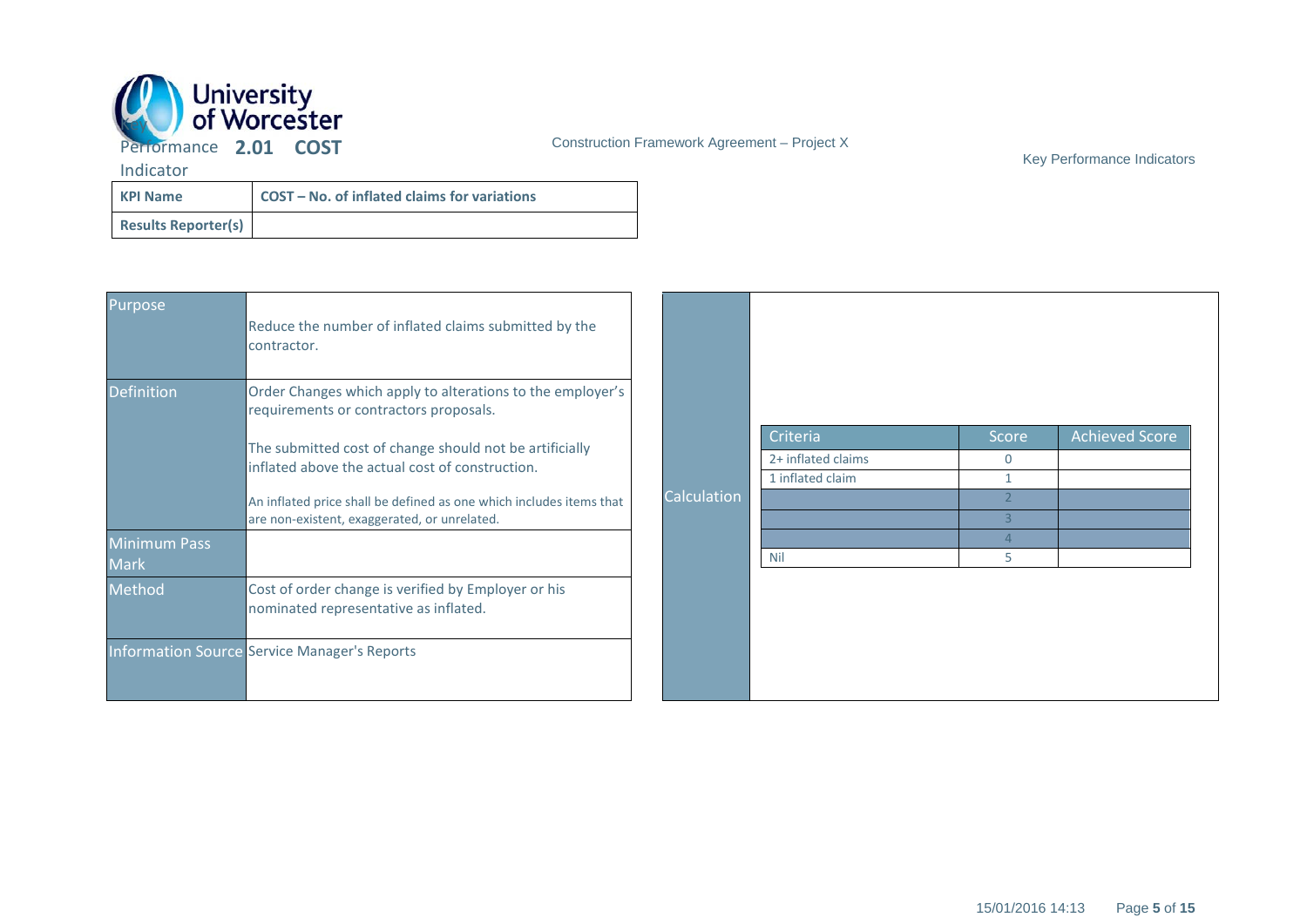

Key Performance Indicators

| <b>KPI Name</b>            | COST – Cost savings and value improvements against<br>contract sum |
|----------------------------|--------------------------------------------------------------------|
| <b>Results Reporter(s)</b> |                                                                    |

| <b>Purpose</b>                | To manage efficiency and deliver value for money                                                                                    |             |                         |          |                       |
|-------------------------------|-------------------------------------------------------------------------------------------------------------------------------------|-------------|-------------------------|----------|-----------------------|
| <b>Definition</b>             | Proposals can be capital or revenue savings; be specific and<br>relevant to the project; and must retain compliance with the Client |             | Criteria                | Score    | <b>Achieved Score</b> |
|                               | Brief.                                                                                                                              |             | Nil contribution        | $\Omega$ |                       |
|                               |                                                                                                                                     |             |                         |          |                       |
| <b>Minimum Pass</b>           |                                                                                                                                     | Calculation |                         |          |                       |
| <b>Mark</b>                   |                                                                                                                                     |             | Contribution up to +5%  | 3        |                       |
| Method                        | Annual % cost reduction achieved through continuous                                                                                 |             | Contribution +5 to +15% | 4        |                       |
|                               | improvement and innovation in each project.                                                                                         |             | Contribution >15%       | 5.       |                       |
|                               | Value engineering proposals to be submitted by contractor.                                                                          |             |                         |          |                       |
| <b>Information Source TBC</b> |                                                                                                                                     |             |                         |          |                       |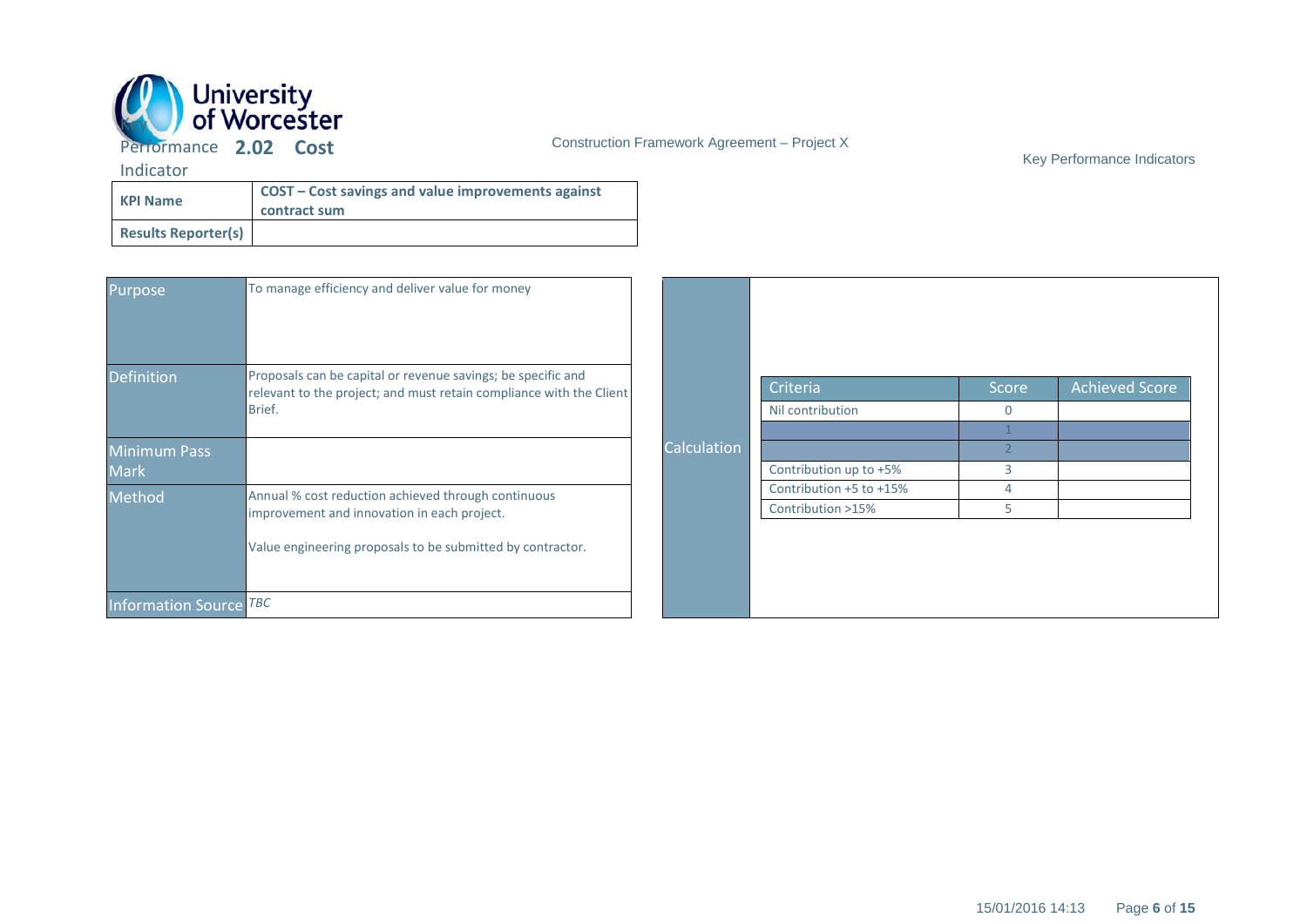

Key Performance Indicators

| <b>KPI Name</b>            | QUALITY - No. of defects/snags at contract completion |
|----------------------------|-------------------------------------------------------|
| <b>Results Reporter(s)</b> |                                                       |

| Purpose                            | Quality outputs and outcomes (right first time)                                                                                                                        |             |                              |                |                       |
|------------------------------------|------------------------------------------------------------------------------------------------------------------------------------------------------------------------|-------------|------------------------------|----------------|-----------------------|
|                                    | Monitor quality of works as evaluated at Practical Completion.                                                                                                         |             |                              |                |                       |
| <b>Definition</b>                  | An employer's pre-completion list of outstanding work, which is<br>shared with the contractor to clarify what work remains<br>outstanding before Practical Completion. |             | Criteria                     | <b>Score</b>   | <b>Achieved Score</b> |
|                                    | "snagging" is used to describe unsatisfactory work or small items                                                                                                      |             | Up to 30+ defects/snags only | $\mathbf{0}$   |                       |
|                                    | of work still to be completed which are discussed/discovered                                                                                                           |             | Up to 20 defects/snags only  |                |                       |
|                                    | during final site inspections.                                                                                                                                         | Calculation | Up to 10 defects/snags only  | $\overline{2}$ |                       |
|                                    |                                                                                                                                                                        |             |                              |                |                       |
|                                    | Site inspections may be limited to a random sample or<br>representative area of the project works.                                                                     |             |                              |                |                       |
|                                    |                                                                                                                                                                        |             | No defects at all            | 5              |                       |
| <b>Minimum Pass</b><br><b>Mark</b> |                                                                                                                                                                        |             |                              |                |                       |
| Method                             | Number of defects/snags evident during inspection.                                                                                                                     |             |                              |                |                       |
|                                    | Information Source Employer's pre-completion list of outstanding work                                                                                                  |             |                              |                |                       |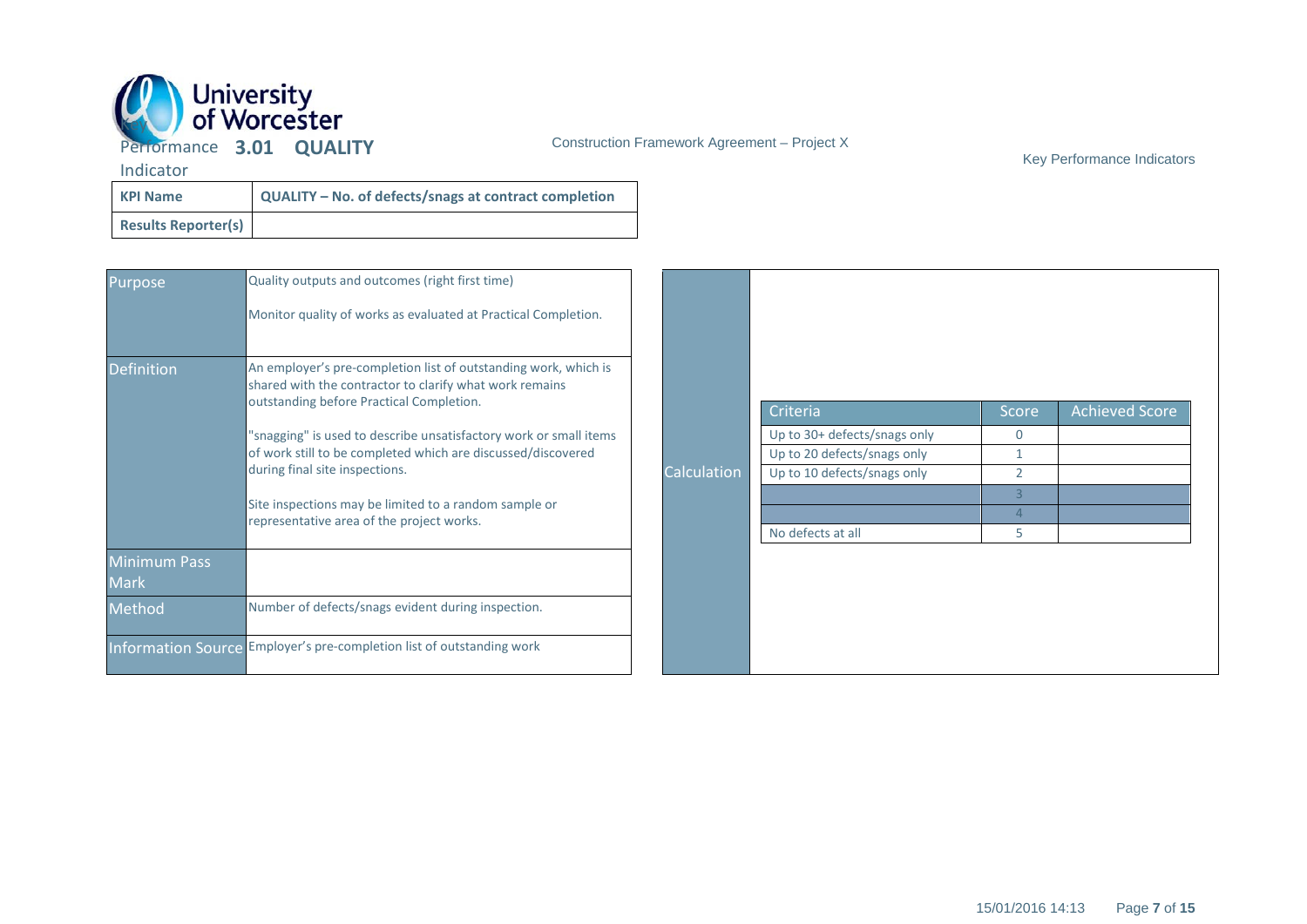

Key Performance Indicators

| <b>KPI Name</b>            | QUALITY - Acting in a spirit of mutual trust and co-<br>operation with Employer |
|----------------------------|---------------------------------------------------------------------------------|
| <b>Results Reporter(s)</b> |                                                                                 |

| Purpose                            | Effective delivery, strategic alignment of partners and<br>win/win relationship.                                                                |             |               |                |                       |
|------------------------------------|-------------------------------------------------------------------------------------------------------------------------------------------------|-------------|---------------|----------------|-----------------------|
| <b>Definition</b>                  | To measure the Contactor's delivery of Thirteenth Recital<br>and Schedule 5 - SUPPLEMENTAL PROVISIONS<br>· Collaborative working: Paragraph 1   |             |               |                |                       |
|                                    |                                                                                                                                                 |             | Criteria      | <b>Score</b>   | <b>Achieved Score</b> |
|                                    | Timely, sincere, impartial and open communication and<br>relationship management.                                                               |             | $0\% - 25\%$  | $\mathbf{0}$   |                       |
|                                    |                                                                                                                                                 |             | 26% - 50%     |                |                       |
|                                    |                                                                                                                                                 | Calculation | $51\% - 75\%$ | $\overline{2}$ |                       |
|                                    | Approach to problem solving, adhering to requirements,<br>conflict resolution and flexibility                                                   |             | 76% - 99%     | $\overline{3}$ |                       |
|                                    |                                                                                                                                                 |             |               |                |                       |
| <b>Minimum Pass</b><br><b>Mark</b> |                                                                                                                                                 |             | 100%          | 5              |                       |
| Method                             | Data from representative anonymous random survey to<br>Employer's staff issued using a grading system representing<br>their actual experiences. |             |               |                |                       |
|                                    | Information Source Survey of Employers' staff                                                                                                   |             |               |                |                       |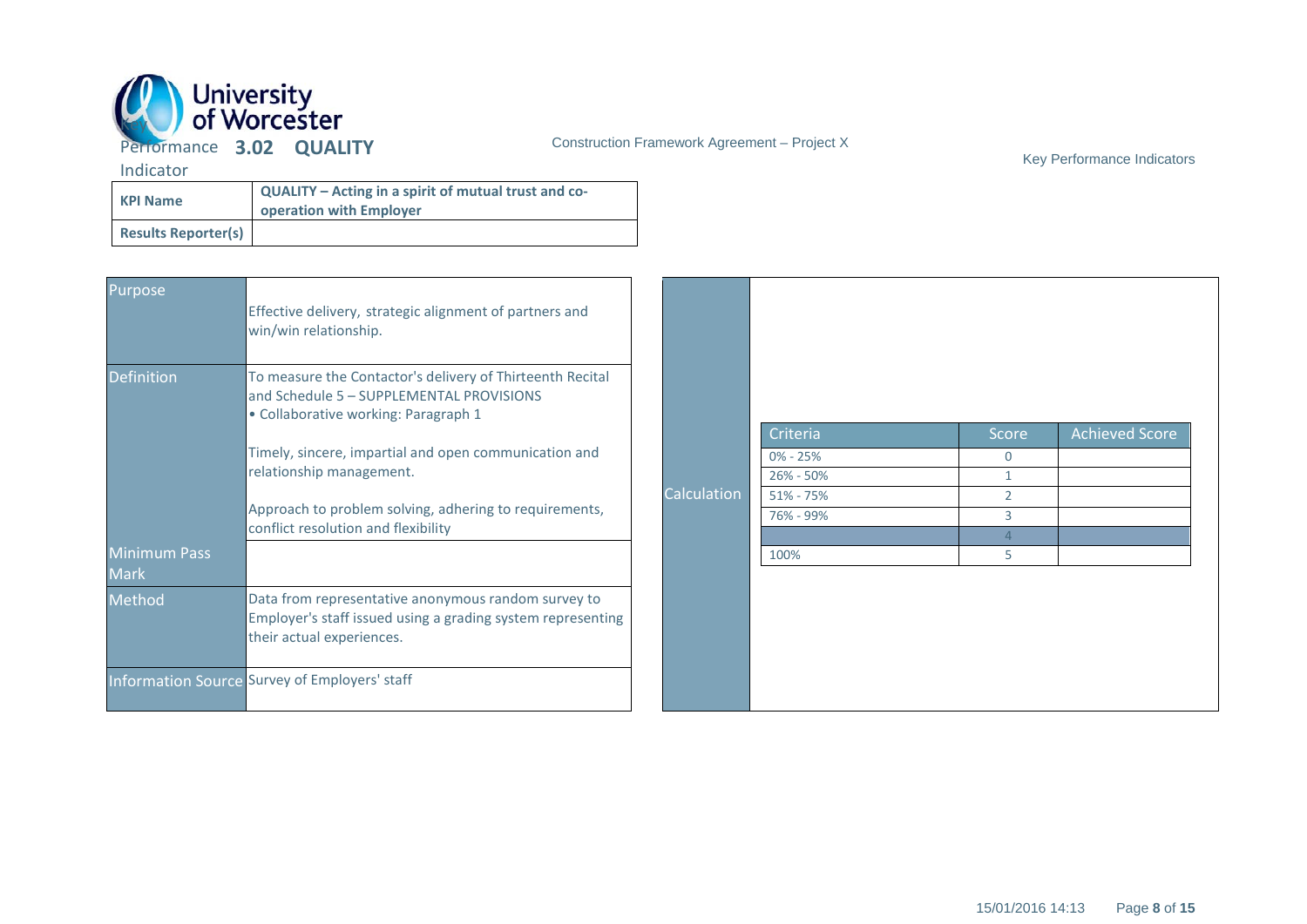

Key Performance Indicators

| <b>KPI Name</b>            | <b>QUALITY - with product from Client</b> |
|----------------------------|-------------------------------------------|
| <b>Results Reporter(s)</b> |                                           |

| <b>Purpose</b>      | Use surveys to assess whether project meet clients expectations<br>and whether they are satisfied with the results.   |             |                                       |          |                       |
|---------------------|-----------------------------------------------------------------------------------------------------------------------|-------------|---------------------------------------|----------|-----------------------|
| <b>Definition</b>   | How satisfied the Client (Project Manager or Contract<br>Administrator) was with the finished product using the score |             | Criteria                              | Score    | <b>Achieved Score</b> |
|                     | against the 1 to 10 scale set out criteria below.                                                                     |             | <b>Totally dissatisfied</b>           | $\Omega$ |                       |
| <b>Minimum Pass</b> |                                                                                                                       |             |                                       |          |                       |
| <b>Mark</b>         |                                                                                                                       | Calculation |                                       |          |                       |
| Method              | Survey to Client with a grading system representing their<br>actual experiences.                                      |             | Neither satisfied nor<br>dissatisfied | 3        |                       |
|                     |                                                                                                                       |             |                                       |          |                       |
|                     |                                                                                                                       |             | <b>Totally satisfied</b>              | 5        |                       |
|                     | $10 = \text{Totally satisfied}$<br>5/6 = Neither satisfied nor dissatisfied<br>1 = Totally dissatisfied               |             |                                       |          |                       |
|                     | Information Source Data from survey to Client.                                                                        |             |                                       |          |                       |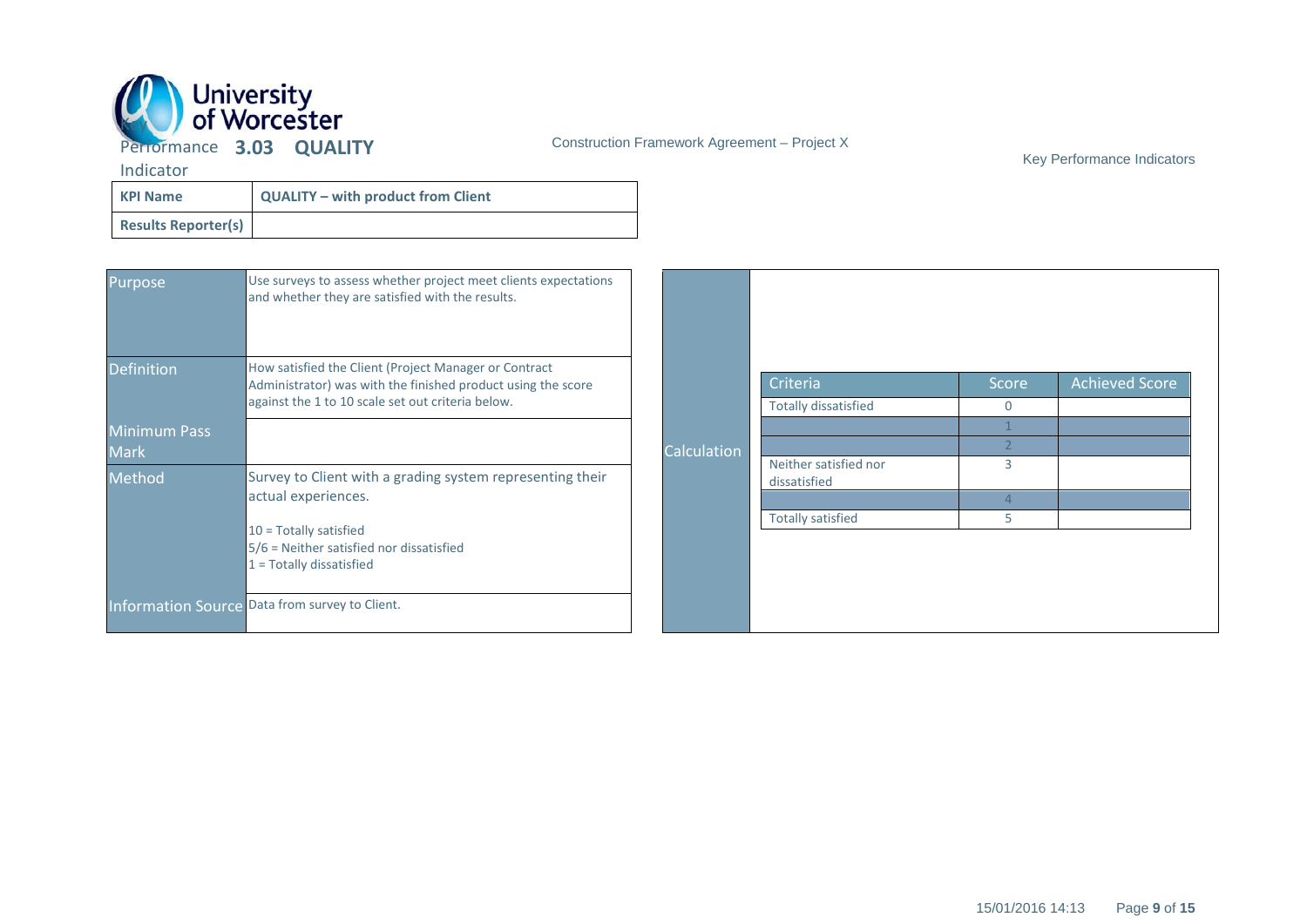

Performance **4.01 BUSINESS PERFORMANCE**

Construction Framework Agreement – Project X

Key Performance Indicators

| <b>KPI Name</b>            | <b>BUSINESS PERFORMANCE - To settle final accounts</b> |
|----------------------------|--------------------------------------------------------|
| <b>Results Reporter(s)</b> |                                                        |

| Purpose           | Ensure agreement of the final accounts by planned date.                            |             |                 |       |                       |
|-------------------|------------------------------------------------------------------------------------|-------------|-----------------|-------|-----------------------|
|                   |                                                                                    |             | Criteria        | Score | <b>Achieved Score</b> |
| <b>Definition</b> | Time taken to reach final account from Practical Completion<br>expressed in weeks. |             | Over 3 months   |       |                       |
|                   |                                                                                    |             | Within 3 months |       |                       |
|                   |                                                                                    | Calculation |                 |       |                       |
| Minimum Pass      |                                                                                    |             | Within 2 months |       |                       |
| <b>Mark</b>       |                                                                                    |             |                 |       |                       |
| Method            | Settled within 3 months of Practical Completion date                               |             | Within 1 month  |       |                       |
|                   | Information Source Project Manager's Report                                        |             |                 |       |                       |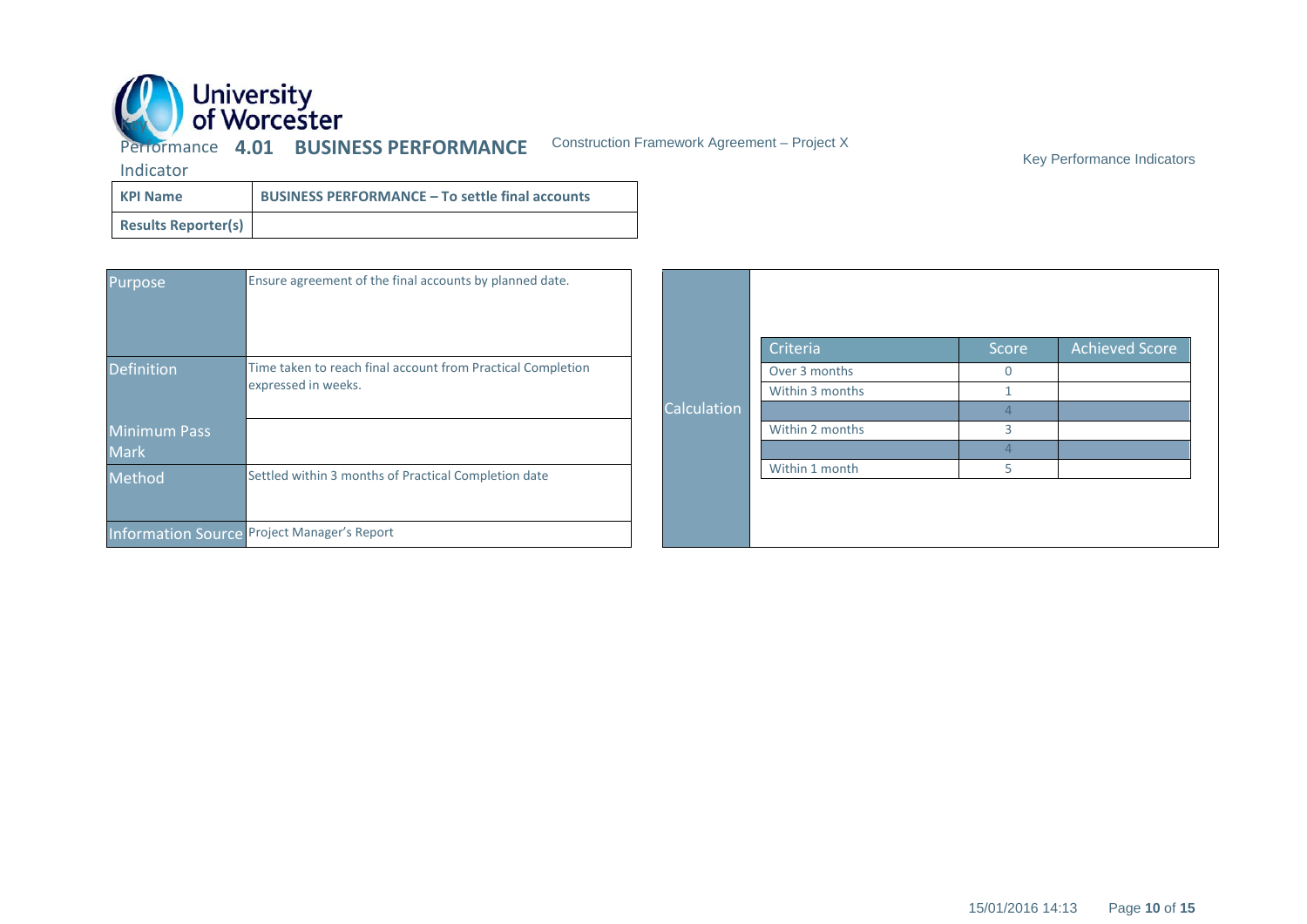

Key Performance Indicators

| <b>KPI Name</b>            | <b>BUSINESS PERFORMANCE - time taken to pay</b><br>subcontractors |
|----------------------------|-------------------------------------------------------------------|
| <b>Results Reporter(s)</b> |                                                                   |

| Purpose           | Contractor should pay undisputed invoices of small suppliers not<br>more than 45 calendar days from the end of the calendar month,<br>in accordance with the UK Prompt Payment Code. |             |               |       |                       |
|-------------------|--------------------------------------------------------------------------------------------------------------------------------------------------------------------------------------|-------------|---------------|-------|-----------------------|
|                   |                                                                                                                                                                                      |             | Criteria      | Score | <b>Achieved Score</b> |
| <b>Definition</b> | Payment by the Contractor (Tier 1) is received by their<br>subcontractors (Tier 2) within 45 days of the due date for<br>payment.                                                    | Calculation | 0%            |       |                       |
|                   |                                                                                                                                                                                      |             | $0\% - 50\%$  |       |                       |
|                   |                                                                                                                                                                                      |             | $51\% - 75\%$ |       |                       |
|                   | Days are calendar days excluding bank holidays                                                                                                                                       |             | 76% - 99%     |       |                       |
| Minimum Pass      | 45 days                                                                                                                                                                              |             |               |       |                       |
| Mark              |                                                                                                                                                                                      |             | 100%          |       |                       |
| Method            | Sub-contractor reports to Employers                                                                                                                                                  |             |               |       |                       |
|                   | <b>Information Source Sub-contractor reports</b>                                                                                                                                     |             |               |       |                       |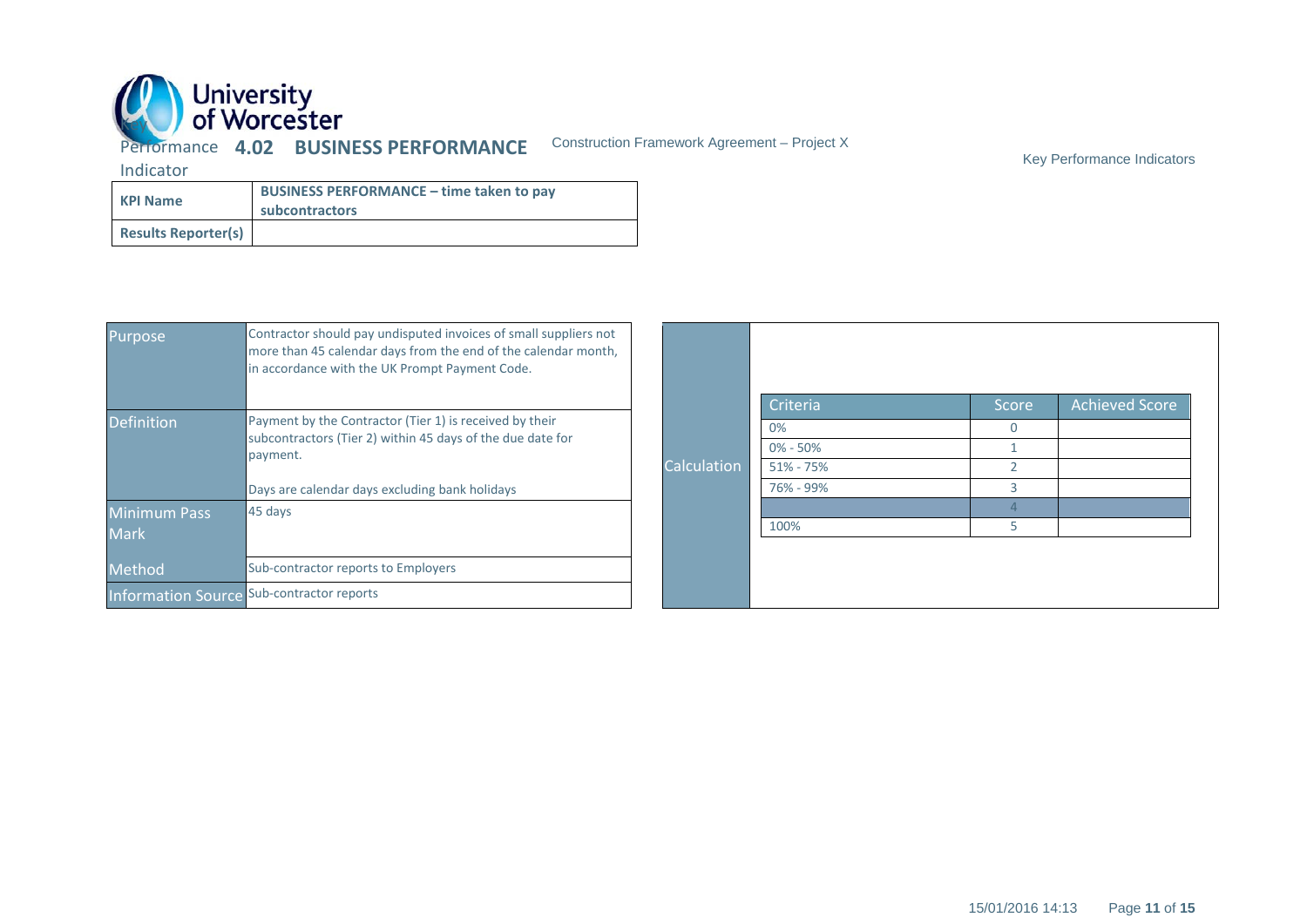

Key Performance Indicators

| <b>KPI Name</b>            | <b>HEALTH AND SAFETY - Amber, Red card system</b> |
|----------------------------|---------------------------------------------------|
| <b>Results Reporter(s)</b> |                                                   |

| Purpose             | Ensure site health and safety                                      |             |                     |               |                       |
|---------------------|--------------------------------------------------------------------|-------------|---------------------|---------------|-----------------------|
|                     | Notices and warnings received under the University of Worcester    |             | <b>Criteria</b>     | Score         | <b>Achieved Score</b> |
| <b>Definition</b>   | H&S card system.                                                   |             | 10+ Yellow or 1 Red | $\mathbf{0}$  |                       |
|                     |                                                                    |             | 8+ Yellow           |               |                       |
|                     |                                                                    | Calculation | 4+ Yellow           | $\mathcal{P}$ |                       |
| <b>Minimum Pass</b> | No more than<br>Yellow Cards - 10                                  |             | Up to 3 Yellow only | 3             |                       |
| <b>Mark</b>         | $Red$ Cards $-1$                                                   |             | Up to 2 Yellow only | 4             |                       |
|                     |                                                                    |             | Zero cards issued   | 5             |                       |
|                     |                                                                    |             |                     |               |                       |
| Method              | Site inspection carried out by Employer                            |             |                     |               |                       |
|                     | Information Source Health Safety and Environment Inspection Report |             |                     |               |                       |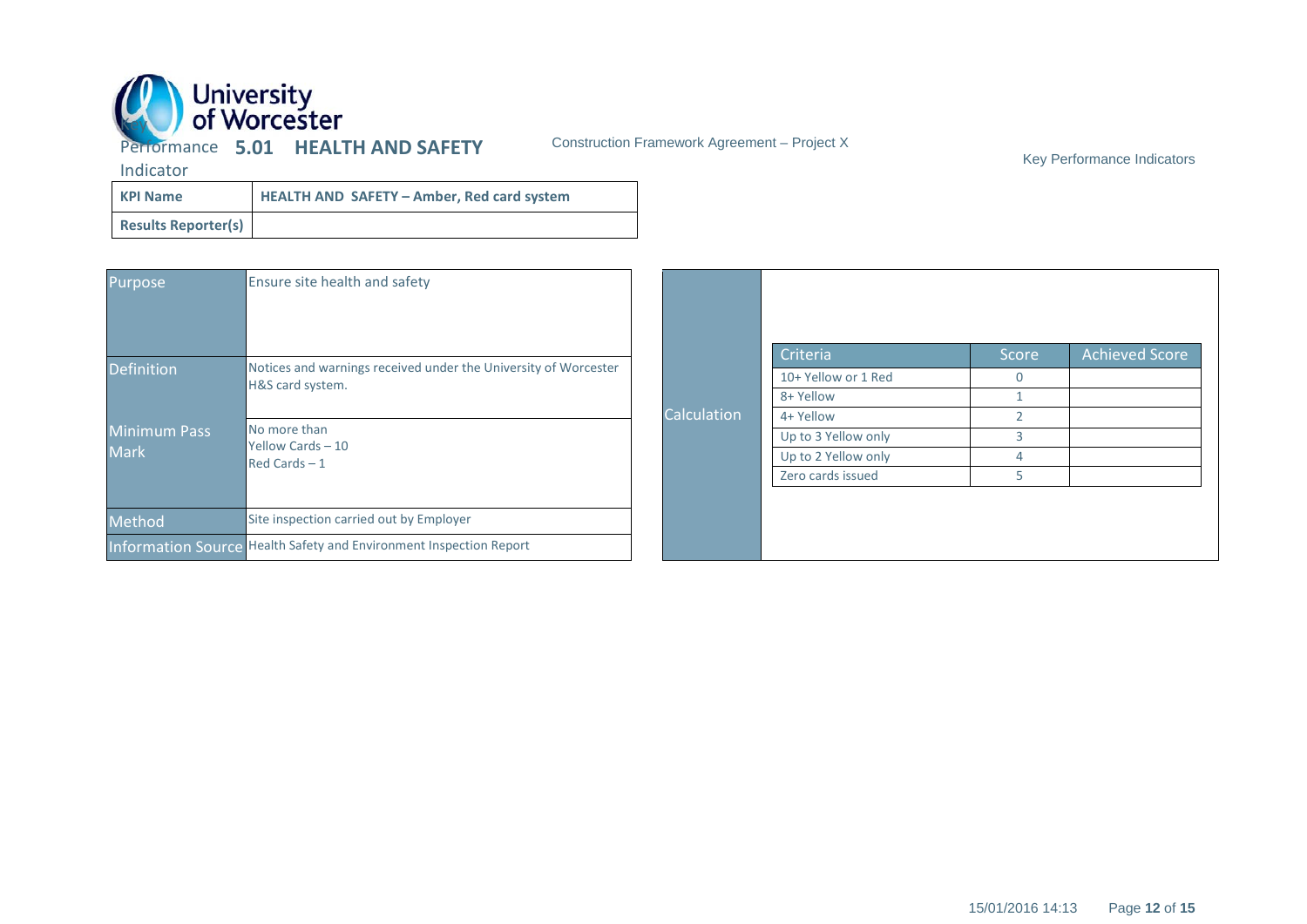

Key Performance Indicators

| <b>KPI Name</b>            | <b>SUSTAINABILITY - Waste reduced to landfill</b> |
|----------------------------|---------------------------------------------------|
| <b>Results Reporter(s)</b> |                                                   |

| Purpose             | Encourage sustainability and reduce waste to landfill.                |                    |               |              |                       |
|---------------------|-----------------------------------------------------------------------|--------------------|---------------|--------------|-----------------------|
|                     |                                                                       |                    | Criteria      | Score        | <b>Achieved Score</b> |
| <b>Definition</b>   | Exemptions include asbestos and other deleterious materials.          |                    | 0%            | $\mathbf{0}$ |                       |
|                     |                                                                       |                    | $1\% - 25\%$  |              |                       |
|                     |                                                                       | <b>Calculation</b> | 26% - 50%     |              |                       |
| <b>Minimum Pass</b> |                                                                       |                    | $51\% - 75\%$ |              |                       |
| <b>Mark</b>         |                                                                       |                    | 76% - 99%     |              |                       |
| Method              | Amount of waste recycled, divided by the amount of waste<br>produced. |                    | 100%          |              |                       |
|                     | Information Source Contractors waste tickets                          |                    |               |              |                       |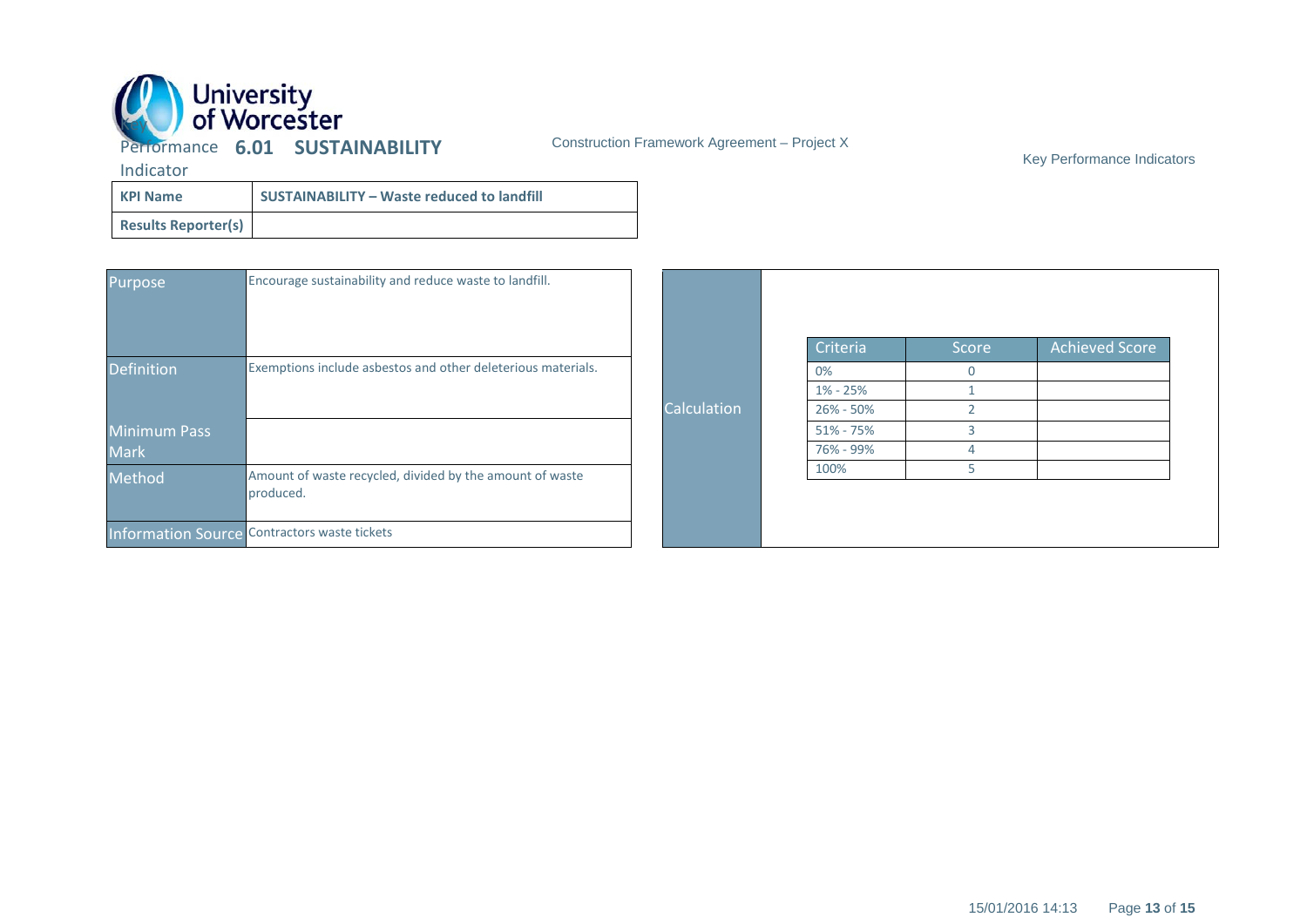

**AL VALUF** *(Discretionary***)** Construction Framework Agreement – Project X Performance **7.01 SOCIAL VALUE** *(Discretionary)*

Key Performance Indicators

| <b>KPI Name</b>            | <b>SOCIAL VALUE - Positive Local Impact</b> |
|----------------------------|---------------------------------------------|
| <b>Results Reporter(s)</b> |                                             |

| <b>Purpose</b>      | Ensuring delivery of commitments made at tender stage.                                                      |             |               |              |                       |
|---------------------|-------------------------------------------------------------------------------------------------------------|-------------|---------------|--------------|-----------------------|
|                     |                                                                                                             |             | Criteria      | Score        | <b>Achieved Score</b> |
| <b>Definition</b>   | Positive Local Impact - achievement of plans identified in Tender<br>submission and agreed with the Client. | Calculation | 0%            | $\mathbf{0}$ |                       |
|                     |                                                                                                             |             | $1\% - 25\%$  |              |                       |
|                     |                                                                                                             |             | 26% - 50%     |              |                       |
|                     |                                                                                                             |             | $51\% - 75\%$ |              |                       |
| <b>Minimum Pass</b> |                                                                                                             |             | 76% - 99%     |              |                       |
| <b>Mark</b>         |                                                                                                             |             | 100%          |              |                       |
| Method              | Compare actual achievement to proposals for percentage<br>complete result.                                  |             |               |              |                       |
|                     | Information Source Tender document and Contractor's Plan.                                                   |             |               |              |                       |